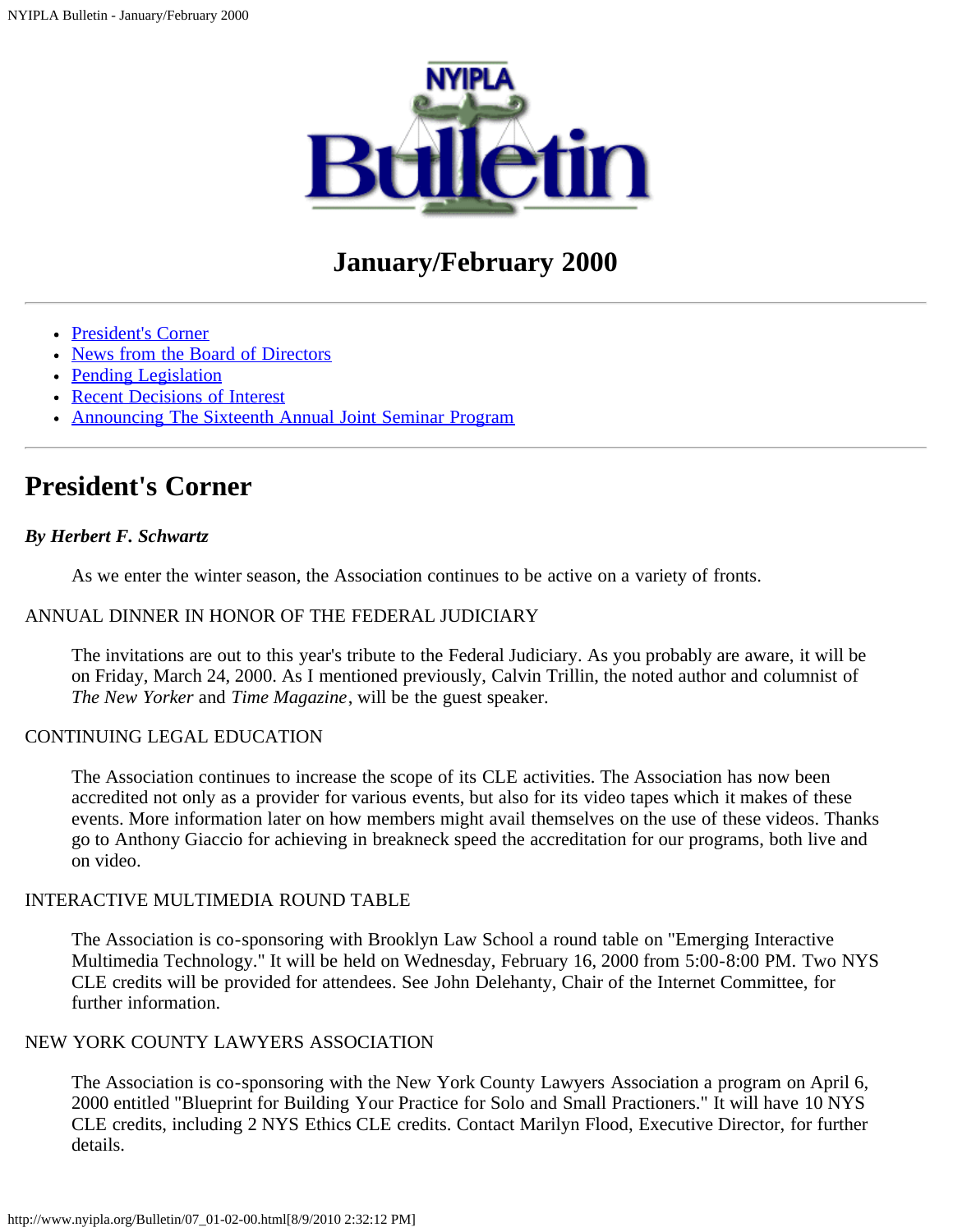#### THE JOINT PRACTICE SEMINAR

The Sixteen Annual Joint Patent Practice Seminar will be at the Marriott Marquis on April 11, 2000 from 9:00 AM-5:00 PM. The program will provide 6.5 NYS CLE credits, including 1 NYS Ethics credit. Contact Anthony Giacco for further details.

#### ANNUAL MEETING

The Annual Meeting will be at the Yale Club on May 17, 2000 from 6:00-9:00 PM. It will include the usual Inventor of the Year and Conner Writing Competition awards.

#### ABA SUMMER MEETING

The Association will co-host with the Intellectual Property Section a reception on Saturday, July 8, 2000, at the Top of the Sixes. Contact John Sweeney for further details.

In addition, we plan to continue with our luncheons during the ensuing months. I look forward to seeing you at the Judges Dinner in March, if not sooner.

## <span id="page-1-0"></span>**News from the Board of Directors**

#### *By Melvin C. Garner*

The Board of Directors met at the New York Yacht Club on Tuesday, November 9, 1999. President Herbert Schwartz presided. In attendance at the request of the Board was Anthony Giaccio, Chair of the Continuing Legal Education Committee.

The minutes of the Board Meeting of October 12, 1999 were presented by the Secretary, Melvin Garner. There were no corrections and the minutes were adopted.

John Murnane presented the Treasurer's Report. Mr. Murnane reported that the Treasurer's Report does not indicate recent interest income because the bank statement had just been received. The balance sheet as of November 8, 1999 showed that the Association has \$111,000 in various accounts. This is essentially the same amount the Association had at this time last year. The second page of the Treasurer's Report showed income over the last month and expenses. In this month, the expenses exceeded the income by nearly \$26,000 primarily due to initial payments for the Judges' Dinner in the year 2000. The Treasurer's Report also included monthly cash flow reports for each month since January of this year.

Mr. Murnane further reported that with the new financial software, dues reminder letters had been sent to various members. This has produced larger than expected dues income to the Association. As matters now stand, the expenses for the Association's programs continue to create small losses. Thus, it is expected that in the next year or so, the Association will have to invade its money market fund and CD's. Mr. Schwartz stated that consideration of an increase in dues to make up for the short fall should be postponed pending consideration of the price for the Judges' Dinner and for the CLE programs the Association intends to have. Upon motion and seconding, the Treasurer's Report was adopted.

John Sweeney reported on the Association's plans to participate in the ABA's meeting in the summer of the year 2000. He stated that the ABA has already reserved the restaurant "Top of Sixes" for an IP section dinner to be held on Saturday, July 9th. Mr. Sweeney questioned whether the space was sufficiently large since the Top of the Sixes could probably only hold a few hundred people. During prior events with the ABA, which were held at the World Trade Center and the U.N., several thousand people attended. If the Association contributes \$5,000-10,000 to the ABA, it can be listed as a sponsor for this event and need not undertake any active roll. However, if it would like to do more, it would have to bear responsibility for part of the planning. Mr. Sweeney reported that he intended to contact the ABA to see if there is a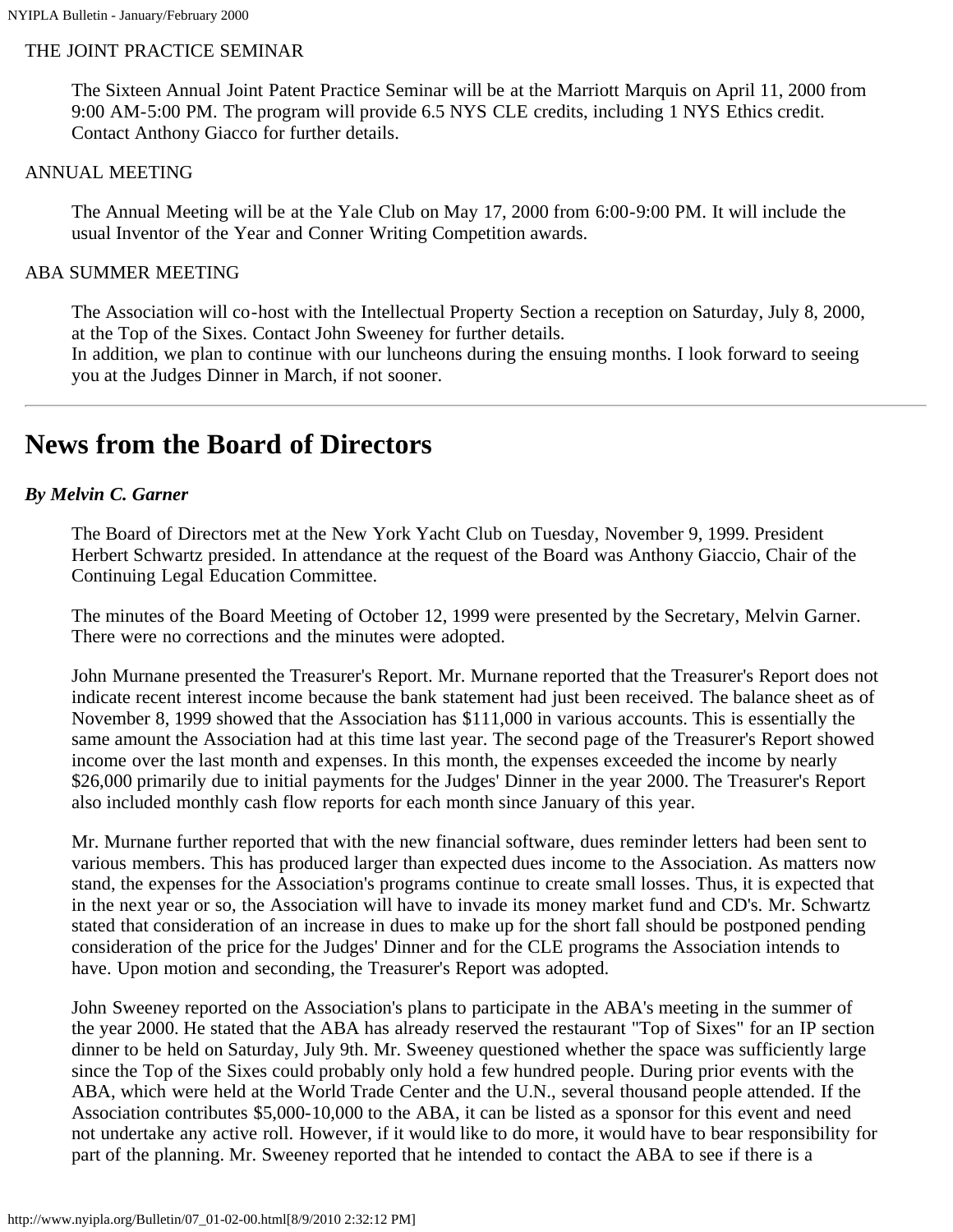possibility of obtaining any more attractive venue.

Marylee Jenkins stated that the Young Lawyers' Committee of the ABA is also planning an event. However, they are using an outside party planning service to take care of the administrative burden. In any event, space is being booked quickly and if the Association plans to do anything additional, it needs to act quickly.

Mr. Schwartz reported that the invitation to join a new WIPO Committee had been referred to William Brunet and Samson Helfgott. Mr. Helfgott reported to Mr. Schwartz that he thought the Association should join. No comment has yet been received from Mr. Brunet. It was decided to defer consideration of joining this committee.

Robert Neuner reported on the Judges' Dinner. He noted that twenty-six federal bankruptcy judges were invited, as well as 120 non-judicial personnel, for example, officers of other intellectual property law associations. A discussion was held as to whether some change should be made in the categories of people invited to the Judges' Dinner. No changes were adopted.

Mr. Neuner reported on the member and non-member charges for the Judges' Dinner over the last five years. He noted that the average income to the Association over expenses in 1998 and 1999 was between \$50-60,000. He also noted that the Waldorf Astoria had increased its charges for the event. Thus, he proposed that the charge to members for attending the dinner be increased from \$145.00 to \$160.00, and that the charge for non-members be increased from \$210.00 to \$225.00. This maintains the \$65 differential between members and non-members.

Mr. Murnane noted that last year when the fee for non-members was increased from \$195 to \$210, there was a drop of 100 tickets sold to non-members. However, Mr. Murnane pointed out that there was an increase of about 100 tickets sold to members, and that it may be attributable to firm's signing up their attorneys as members in order to get the lower price. A discussion was also held about whether to extend invitations to the dinner to judges from other districts. No decision was made, but Mr. Neuner agreed to study the situation and report at the next meeting. Upon a vote of the Board, the charges for tickets to the Judges' Dinner was approved.

Richard DeLucia stated that there was no information to report with respect to the Annual Meeting. Anthony Giaccio reported on the CLE Weekend which the Association held. The Association received \$26,000 in registration fees and a \$2,000 donation from CoreSearch, making a total of \$28,000. The expenses up to this point mean that the Association has a \$550 profit. However, there is still an ongoing discussion with the Tarrytown House Hotel over 22 unused rooms, which could create an expense of \$6,800.00. Thus, the final determination as to the costs of the CLE Weekend cannot yet be made. However, it appears that if there is a loss, it will be modest.

Mr. Giaccio raised the issue of whether the Association was required to pay tax since it is a non-profit organization. It could save \$1,600 on the expense of the CLE Weekend if the Association could establish that it is a tax exempt organization. Mr. Murnane also noted that approximately \$40,000 in expenses to the Waldorf could be saved if the organization qualified for tax-exempt status. Mr. Murnane and Mr. Giaccio agreed to contact the Association's accountant to determine if this status exists or if it could be achieved for the Association.

Mr. Giaccio reported that in creating CLE programs, they are usually priced to break even, based on the cost of the program per se. However, the Association has incurred approximately \$4,000 in other expenses, for example for certificates and correspondence with respect to the overall CLE program. Thus, he suggested that this overhead be considered in the pricing of programs. He also noted that the Meetings and Forums Committee puts on programs which are not priced to at least break even, but lose money on a consistent basis. He questioned whether the CLE programs and the programs put on by Meetings and Forums should not be run on the same basis. Mr. Schwartz asked Mr. Giaccio to make a proposal and stated that the Chairman of Meetings and Forums should be invited to a Board meeting to discuss the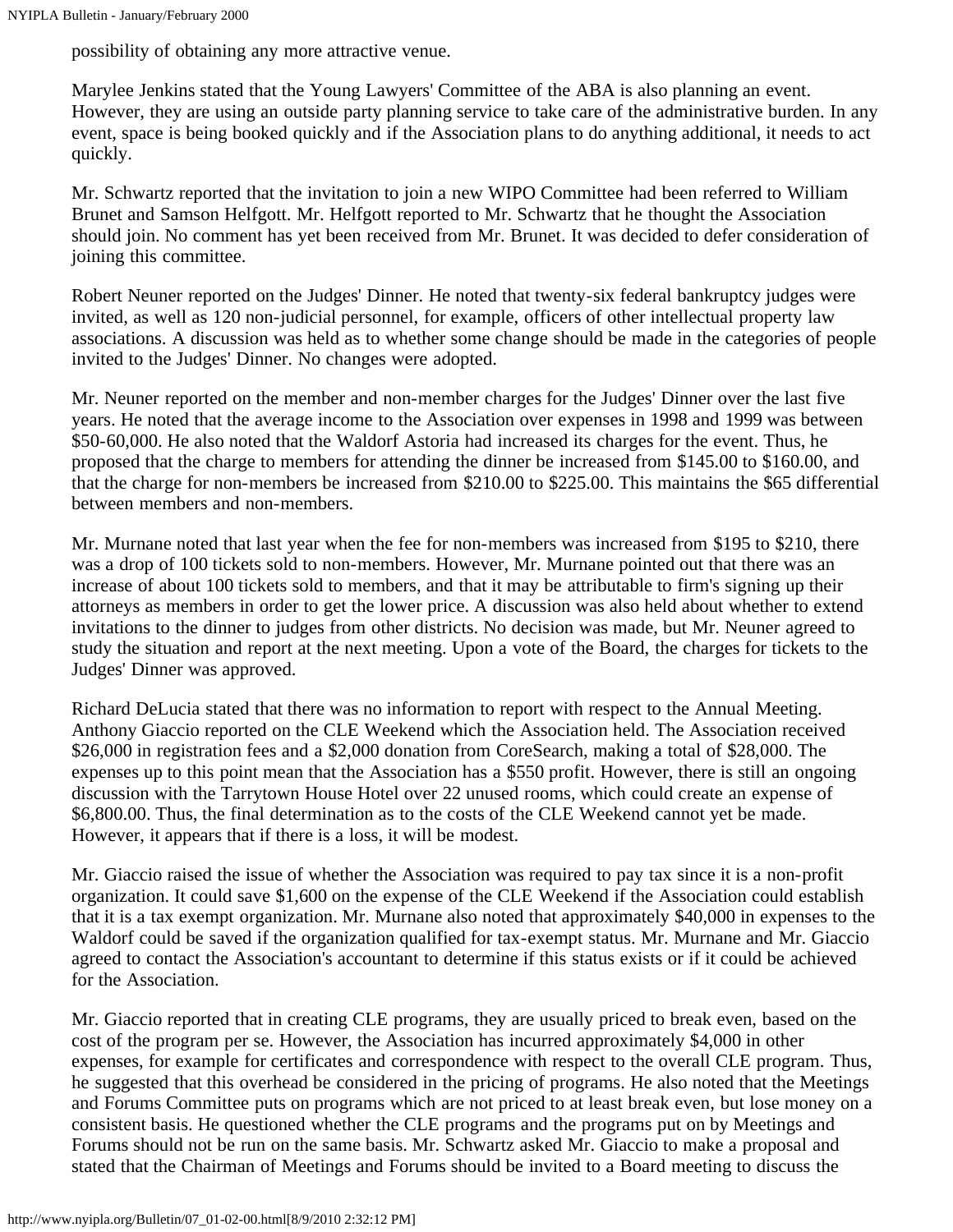issue.

Mr. Giaccio also devised a schedule of CLE events that the Association will put on and intends to send it to the Internet Committee so it can be posted on the Association's website. He would also like to put on monthly CLE programs in conjunction with the other operating committees of the Association. He plans to hold discussions with the committee chair to see if they are willing to expend the effort to generate monthly CLE programs.

Charles Baker proposed a discount plan by which law firms and other groups could pay a single price and have all of their attorneys attend the Association's CLE programs. A question was raised as to whether the appropriate amount was being charged for such an event. Mr. Giaccio warned that the joint meeting with the New York, Connecticut, New Jersey and Pennsylvania Bar Associations was an important part of the Association's CLE program, and that if the Association had a discount program, there was a potential for a large expense to the Association if a number of firms use this as a vehicle to send attorneys to the Joint Program. Mr. Sweeney suggested that any charges, whether they be for a discount single payment or on an individual basis, reflect the real cost to the Association of the event. Currently, the Association's programs are relatively inexpensive compared to similar programs put on by the New York State Bar Association and the PLI, so an increase could be tolerated.

John Daniel suggested that a discount rate could be based on different costs to firms and associations for different numbers of attorneys attending. For example, an association could purchase the ability to send five attorneys to an event at one price, and to send ten attorneys to any event for a second price. The Board voted to proceed with developing a discount program. Mr. Schwartz asked Mr. Giaccio to prepare an overall proposals for this program. Ms. Jenkins warned that the Board was placing a lot of responsibility on Mr. Giaccio and that it should consider reducing the burden on him and his committee.

A discussion was held as to whether the Association should prepare amicus briefs in two cases. With respect to the *Walmart* case, it was decided that the Association should prepare a brief, since there seemed to be a consensus on the point of view. With respect to the *Pfaff* case, it was decided that no consensus could be reached. Thus, the Association will not file a brief.

A motion to adjourn the meeting was made and seconded. The meeting adjourned at 1:48 p.m.

# <span id="page-3-0"></span>**Pending Legislation**

## *By Edward P. Kelly*

Several bills previously debated in the House and Senate became law prior to the close of the century. The President recently signed a significantly revised omnibus patent bill (H.R. 3194) which had been heavily debated for several years. The bill includes provisions relating to the publication of pending applications, re-examination proceedings and a limited first inventor defense. The bill also reorganized the Patent Office and sent patent related filing fees down and trademark filing fees up. Copyright bills and trademark bills also were enacted into law, including a fast track trademark bill that seeks to eliminate "cyberpirates" from appropriating valuable trademark rights on the internet.

#### TRADEMARKS

### Registration of Internet Domain Names

The government granted Network Solutions Inc. ("NSI") the authority to assign internet domain names for use on internet websites several years ago. An inevitable collision followed. The owners of famous trademarks often found their trademarks already taken when they applied for an NSI domain name registration. In some cases their mark may have been registered by an individual who obtained hundreds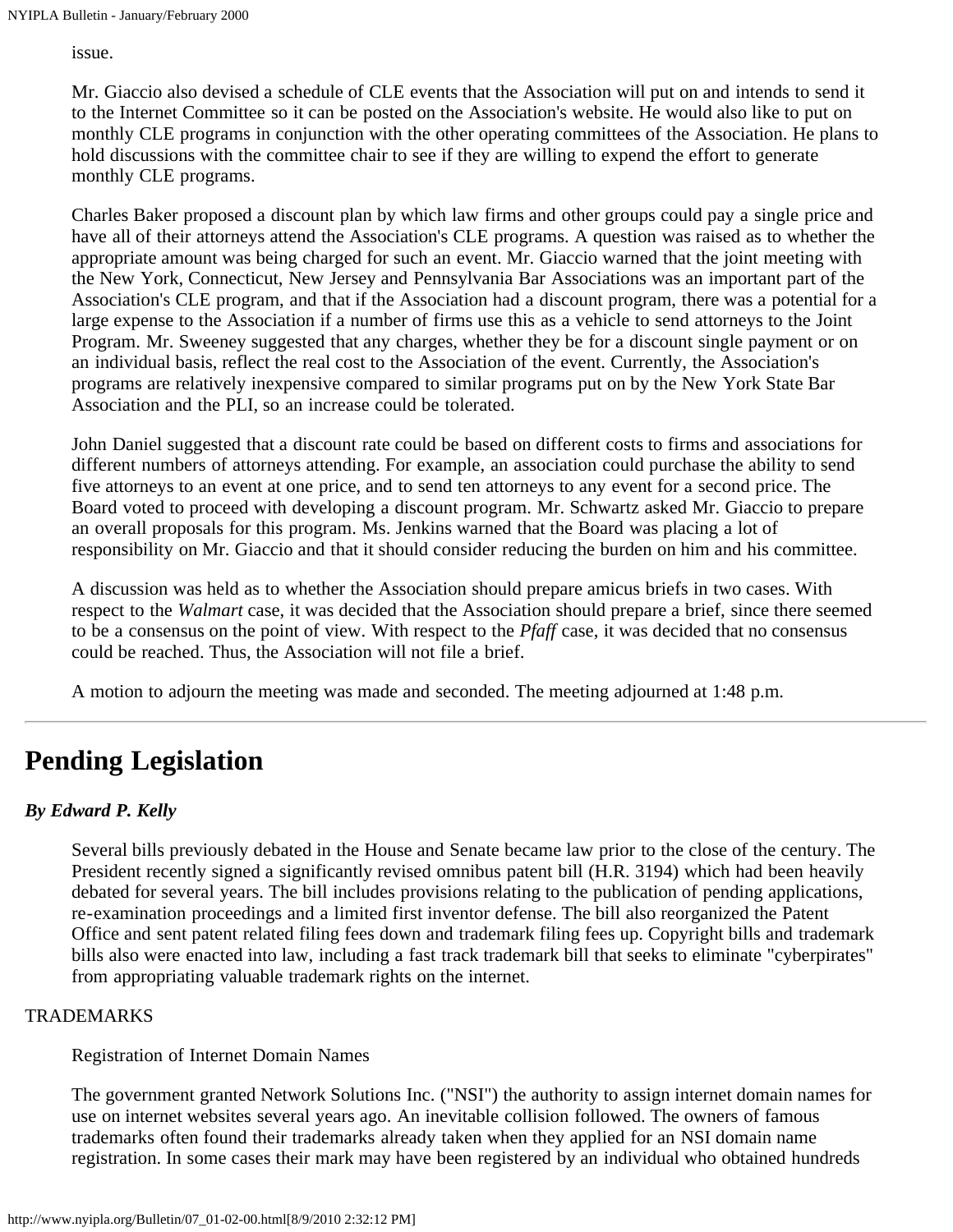of NSI domain name registrations identical or similar to famous marks for the purpose of selling the domain name to the trademark owner. The latter group became known as "cyberpirates" or "cybersquatters" which was not a name NSI eagerly embraced, since NSI allowed them to obtain these registrations. NSI established a domain name dispute policy to account for those instances where ownership of a domain name conflicted with the legitimate trademark rights of others. The trademark owner could also address the situation in a federal court if the domain name holder was infringing the mark. However, court actions posed difficulties in finding the owners of the domain registrations as the owners were often listed under fictitious names. The owners of famous marks in some cases attempted *in rem* actions against the domain registrations themselves -- in order to avoid the burden of finding each owner. This effort, however, failed in at least one case which held that a dilution claim could not be brought *in rem* against 128 Porsche domain names. See *Porsche cars North America v. Porsche.com* (E.D. Va 1999).

A bill (S.1255) recently enacted into law (as part of the Omnibus Patent Law) is intended to resolve the situation with respect to the registration of internet domain names. The bill, entitled "The Trademark Cyber Piracy Prevention Act," moved quickly through both House and Senate. The bill amends Section 43(a) of the Lanham Act to create a cause of action where a person registers as a domain name -- in bad faith with an intent to profit -- the trademark of another. The following factors would be considered in determining whether the mark is registered in bad faith: (i) the trademark or other intellectual property rights of the person obtaining the domain name; (ii) the extent to which the domain name consists of the legal name of the person or name that is otherwise commonly used to identify that person; (iii) the person's prior lawful use, if any, of the domain name in connection with the bona fide offering of any services; (iv) the person's lawful non-commercial or fair use of the mark on a site accessible under the domain name; (v) the person's intent to divert consumers from the owner's online location to a site accessible under the domain name that could harm the goodwill represented by the mark, either for commercial gain or the intent to tarnish or disparage the mark by creating a likelihood of confusion as to the source, sponsorship, affiliation or endorsement of the site.

The bill as passed also extends protection to famous personal names. The bill also allows in new actions against the allegedly infringing domain registration where due diligence is unable to find the owner of the name. The new law applies to domain registrations registered on or after the effective date of enactment. However, no damages may be obtained in connection with activities of "cybersquatters," *i.e.,* registration and trafficking, that occurred before the enactment date.

Trademark Dilution Claims in Inter Partes Proceedings

The President also signed a bill (S.1259) that allows a party to assert a federal dilution claim as a ground for opposition or cancellation in a proceeding in the TTAB. An Examiner in the Trademark Office reviewing a trademark application will not, of course, consider dilution as a potential basis for rejection of the application under Section 2(d). The bill also requires that the party asserting infringement of trade dress has the burden of proving the trade dress non-functional. In some jurisdictions, functionality had previously been a defense to be pleaded and proved by the alleged infringer.

## PATENTS

### Omnibus Bill

Several provisions relating to the patent law which were contained in Omnibus Bills debated in the House and Senate in recent years have now become law. The bill as adopted addresses the following areas:

The Patent statute has been amended to allow for publication of pending patent applications in the United States  $\bullet$ eighteen months from the earliest filing date from which a benefit is sought. Numerous foreign countries publish pending applications eighteen months after filing but publication was not previously practiced in the U.S. There are exceptions, however, to the new publication rule. If the applicant certifies that the application has not and will not be filed in another country or under an international treaty the application will not be published.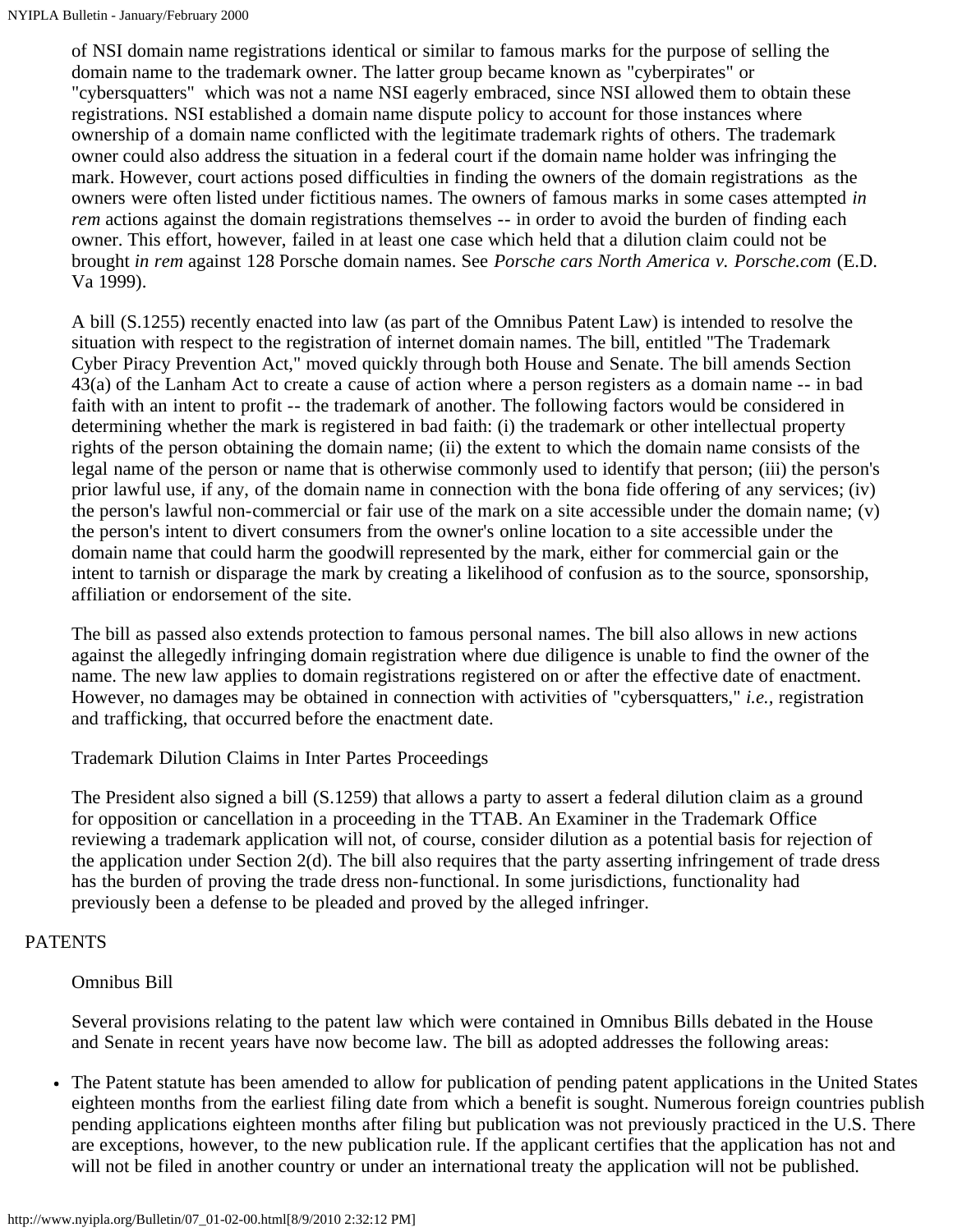Provisional applications and design patent applications also will not be published. This provision becomes effective one year after the enactment date and applies to Patent applications filed on or after the enactment date.

- The Omnibus Bill also provides for a first inventor defense, which is formally entitled a "defense to infringement based on early invention." The provision creates a new Section 273 of Title 35 and by definition only applies to "methods of doing or conducting business." This represents a significant limitation compared to the bill introduced several years ago. Under the new provision, a defendant charged with an infringement of a method of doing or conducting business could assert as a defense that it reduced the infringing subject matter to practice one year before the effective filing date of the patent application and that the defendant commercially used the subject matter of the patent in the United States before the effective filing date. The defense does not apply to infringement actions already pending on the date of enactment.
- The Omnibus Bill provides for greater participation of third parties in reexamination proceedings.
- The bill contains provisions aimed at controlling companies that offer to promote the inventions of other namely "bring your invention to industry." The bill requires the promoter to disclose its record of success and provides a civil remedy for false statements.
- The bill contains provisions re-organizing the Patent Office although the Office continues to be under the  $\bullet$ Department of Commerce. Trademark filing fees were raised effective January 10, 2000 and patent fees have been reduced.

### COPYRIGHTS

A bill (S.1257) was recently enacted which provides a significant increase in the statutory damages recoverable under the Copyright Act. The statutory damages in cases of willful infringement would be increased to \$150,000 per mark work from \$100,000. In cases where it can be demonstrated that the infringer engaged in repeated infringements, the statutory damages could be increased up to \$250,000.

## ELIMINATION OF STATE IMMUNITY FOR INFRINGEMENT OF INTELLECTUAL PROPERTY RIGHTS

In the early 1990's, Congress passed laws to expressly state its intention to abrogate a State's immunity for violation of federal intellectual property laws, including Patent, Trademark and Copyright laws. These laws were a response to a Supreme Court decision which stated that a State would be immune from damages in a federal infringement case unless Congress expressly stated its intention to abrogate immunity for states. *Atascadero State Hospital v. Scanlon*, 473 U.S. 234 (1985). Recent Supreme Court cases, however, have continued to find that States were immune from damages in cases where intellectual property owners alleged infringement of federal laws. In 1996 the Supreme Court held that Congress lacked the authority under Article I of the constitution to abrogate state immunity. See *Seminole Tribe v. Florida* 517 U.S 44 (1996). Therefore, if states were to be held liable for damages for infringement of federal intellectual property rights, Congress would have to find some way in which to bring states within the damages provisions of the federal law. Senator Patrick Leahy (D-VT) recently introduced a bill (S.1835) entitled "The Intellectual Property Protection Restoration Act of 1999." The bill would condition a state's right to acquire and maintain federal intellectual property rights on its agreement to waive sovereign immunity from damages in suits arising under the federal intellectual property laws. The bill also devises a scheme and rationale to attempt to recover damages in those cases where a state does not waive sovereign immunity. In introducing the bill, Senator Leahy constructed a constitutional argument that would allow for recovery of damages based upon the theory that the infringement was a illegal taking of property under the Fifth Amendment. The bill would provide a federal cause of action for an unconstitutional taking of intellectual property rights but would specifically exclude an award of treble damages. The bill would provide for "reasonable and entire compensation."

### DESIGN PROTECTION

Bills that would provide some type of protection for industrial designs which did not qualify for traditional protection under patent and copyright principles have been introduced and debated for many years. None have become law. The U.S. is now considering the possibility of acceding to an international treaty for the protection of industrial designs: The 1925 Hague Agreement Concerning the International Deposit of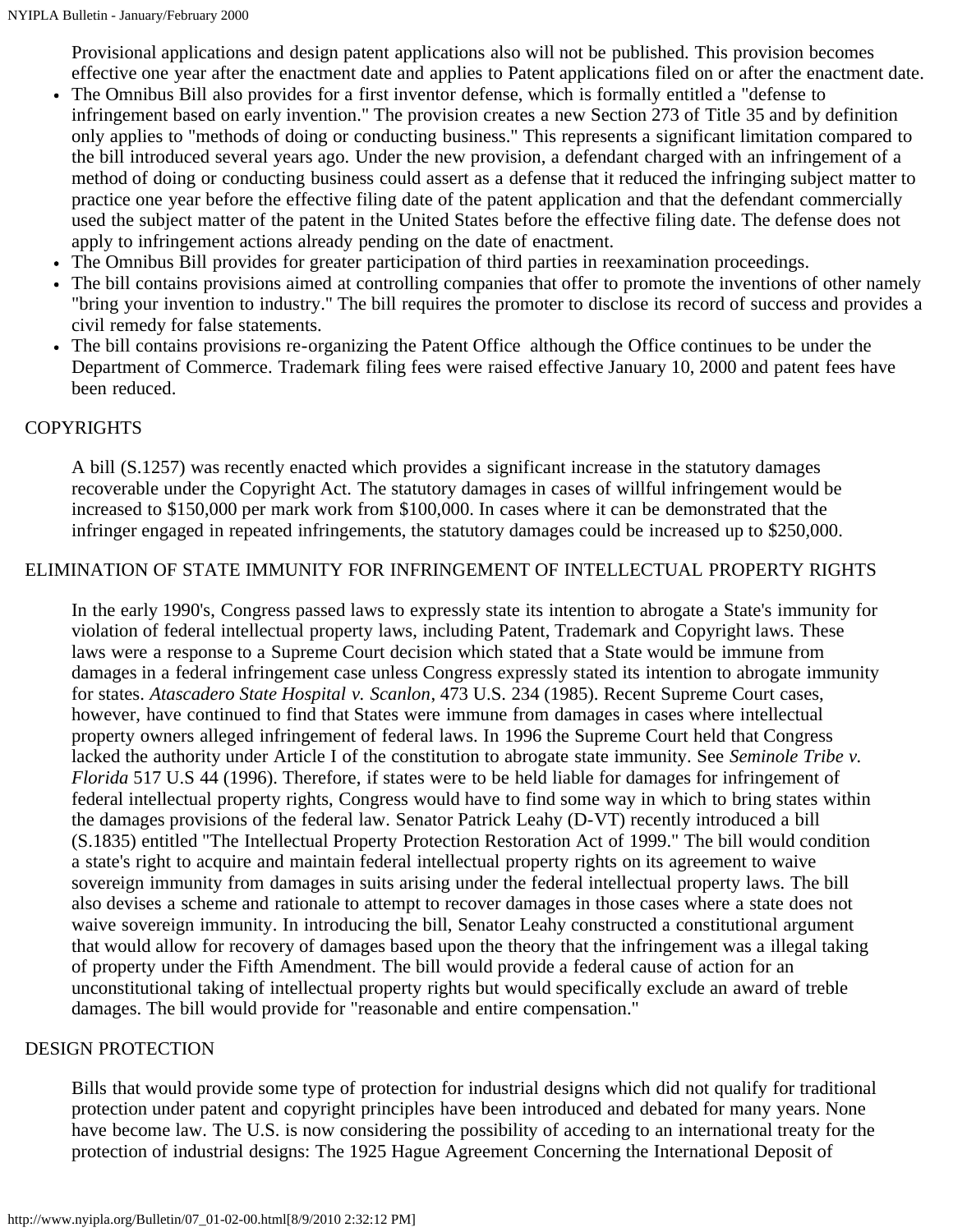Industrial Designs. The treaty has twenty-nine member countries and provides for a single filing to obtain design protection in all member countries. In hearings held on possible accession, the U.S. representatives stressed that accession would be accomplished through the design patent law.

## <span id="page-6-0"></span>**Recent Decisions of Interest**

## *By Thomas A. O'Rourke*

*Tec Air, Inc v. Denso Mfg Michigan Inc.*, 99-1011 (Fed Cir, Sept 30, 1999).

The Federal Circuit affirmed the district court's denial of JMOL following the jury verdict that the invention was not on-sale or obvious. The Federal Circuit concluded that a reasonable jury could have found that Tec Air did not offer the patented invention for sale before the critical date because the sketch presented to the customer for a price quote did not show the adjustable screws used as the patented balance plugs and because a reasonable jury could have believed the inventor's testimony that the fan samples sent to Howard Industries came from Tec Air's existing large inventory and not fans made from a modified mold incorporating the patented balancing lugs that Tec Air had received a day earlier. According to the Federal Circuit the verdict of non-obviousness was supported by a long felt but unmet need to create a more efficient method to achieve fan balance and a lack of evidence of a suggestion to combine prior-art references.

*Scaltech Inc. v. Retec /Tetra, LLC*, 97- 1365 (Fed. Cir., June 4, 1999)

In September 1998, the Federal Circuit vacated the district court's invalidity ruling concerning Scaltech's patent 5,433,717. Relying on the Supreme Court's decision in *Pfaff v. Wells,* the Federal Circuit amended its 1998 opinion, replacing the test required in that decision of whether what was offered for sale was "a substantially completed invention" with the a consideration of "whether the process that was offered for sale inherently possessed each of the claim limitations."

*Augustine Medical, Inc v. Gaymar Industries, Inc.*, 98-1001 (Fed Cir, June 8, 1999)

The Federal Circuit held that correctly construed, plaintiffs' patents require that the subject blankets form a curve or arched structure standing off the patent. The Court agreed with the verdict of no literal infringement of the patents at issue, but, reversed on the doctrine of equivalents because plaintiff was barred by prosecution history estoppel from recapturing convective thermal blanks that are not "selferecting." The grant of summary judgment of invalidity of certain claims of the '371 patent was also affirmed. The Federal Circuit concluded that the claims at issue were not encompassed by the 07/550,757 parent patent application; therefore, they did not receive the benefit of the '757's filing date and as a result were barred by § 102(b).

*Finnigan Corp v. ITC*, 98-1411 (Fed Cir, June 9, 1999).

Evidence intrinsic to Finnigan's patent was relied on by the Federal Circuit in concluding that the specification explicitly defined stable and unstable ions according to whether they are trapped by the quadrupole field. As a result, the court affirmed the ITC's holding that intervenor Bruker-Franzen's spectrometer does not infringe Finnigan's patent, because the Esquire device applied a supplementary voltage to eject ions without transferring them outside the stability diagram while the patent required that previously trapped ions be ejected outside the quadrupole field to rend them unstable.

The Federal Circuit rejected Finnigan's argument concerning construction of another independent claim holding that the issue was waived since it was not specifically asserted in Finnigan's petition to the ITC for review of the administrative law judge's determination. On the issue of validity, the Federal Circuit reversed the ITC's findings that certain claims were anticipated because the testimonial evidence "far from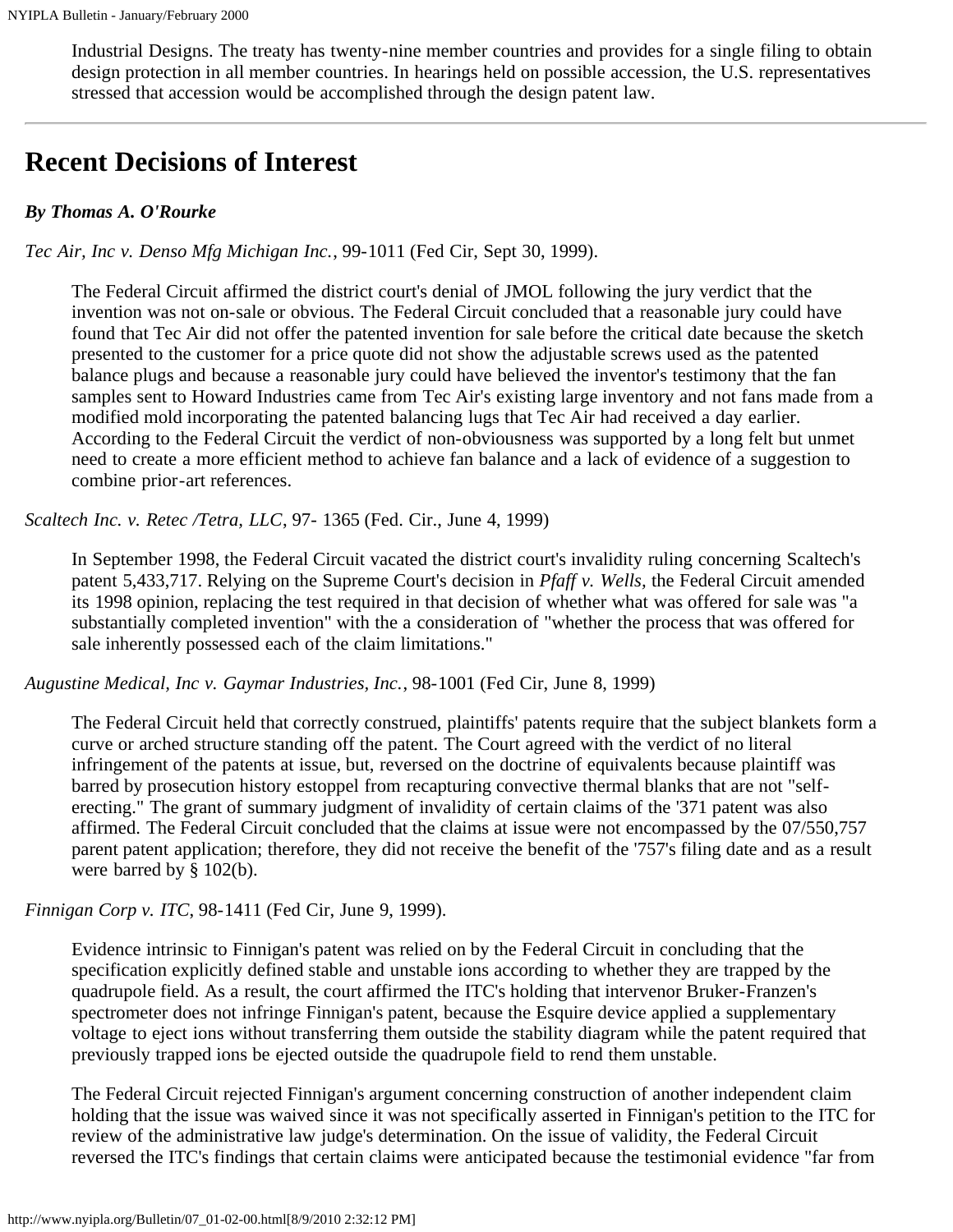unequivocal" and therefore not clear and convincing as required to invalidate the patent.

*Odetics, Inc. v. Storage Technology Corp*, 98-1533 (Fed Cir, July 6, 1999)

The jury concluded that StorageTek's automated storage library system literally and willfully infringed Odetics' patent, relying on *Chiuminatta Concrete Concepts v. Cardinal Industries* (Fed Cir 1998), the district court, *sua sponte*, reconsidered its denial of judgment as a matter, granted JMOL and entered judgment in favor of StorageTek. The Federal Circuit, however, reversed because the district court's "component-by-component analysis ... finds no support in the law."

*Abbott Laboratories v. Geneva Pharmaceuticals*, Inc, 98-1593 (Fed Cir, July 1, 1999).

The Federal Circuit held that Abbott's patent was invalid due to a sale by a non-party. Byron Chemical's sales of Form IV terazosin hydrochloride anhydrate more than one year prior to the patent application filing date invalidated the patent, even though the parties to the sale were unaware they were dealing with Form IV. The Federal Circuit stated:

It is well settled in the law that there is no requirement that a sales offer specifically identify all the characteristics of an invention offered for sale or that the parties recognize the significance of all these characteristics at the time of the offer.... If Abbott's position were adopted, a person could by or sell a compound whose exact nature had not been determined and then, years after those sales, file a patent application claiming the compound by characteristics newly discovered. The on-sale bar does not permit such a withdrawal of subject matter already available to the public.

## *Burke, Inc. v. Bruno Independent Living Aids, Inc*., 97-1273 (Fed Cir, July 2 1999)

The Federal Circuit vacated he district court's judgment of noninfringement and remanded for further proceedings because the district court improperly narrowed the term "floor pan" in the claims. The Federal Circuit indicated, that Burke, to support its claim construction position, could rely on the Federal Circuit's nonprecedential opinion in an earlier appeal in a different case involving the same patent.

*Zenith Electronics Corp v. Exzec, Inc*, 98-1288 (Fed Cir, July 7, 1999, corrected July 12, 1999).

The Federal Circuit affirmed the district court's denial of a motion to dismiss Exzec's unfair competition claims on the ground of preemption. In finding that the Lanham Act and the Patent Act do not conflict, the Federal Circuit stated that bad faith activity of the patentee must be established to avoid preemption of a Lanham Act claim by patent law as follows:

By adding a bad faith requirement to a § 43 (a) claim in the context of this case, we give effect both to the rights of patentees as protected by the patent laws under ordinary circumstances, and to the salutary purposes of the Lanham Act to promote fair competition in the market-place. As thus understood, there is no conflict between the demands of the Lanham Act and the Patent Act, and a patentee is easily able to comply with both Acts. Furthermore, patent law is not frustrated because bad faith marketplace statements concerning patents do not further the purposes of the patent law.

Similarly, the Federal Court held that, absent bad faith, Exzec's state-law tortious interference claim would be preempted by patent law. The case was remanded to the district court for further proceedings.

*In re Cambridge Biotech Corp.*, 98-1012 (Fed Cir, July 7,1999).

Institut Pasteur and Genetic Systems appealed from the district court affirmance of the bankruptcy court's rulings in the action There rulings included denial of their motion to dismiss certain portions of Cambridge's answer and counterclaim, the grant of summary judgment that Cambridge does not infringe Institut Pasteur's patents 5,055,391 and 5,051,496 because they were licensed to Cambridge, the determination of a one-percent royalty rate as damages and future compensation regarding patent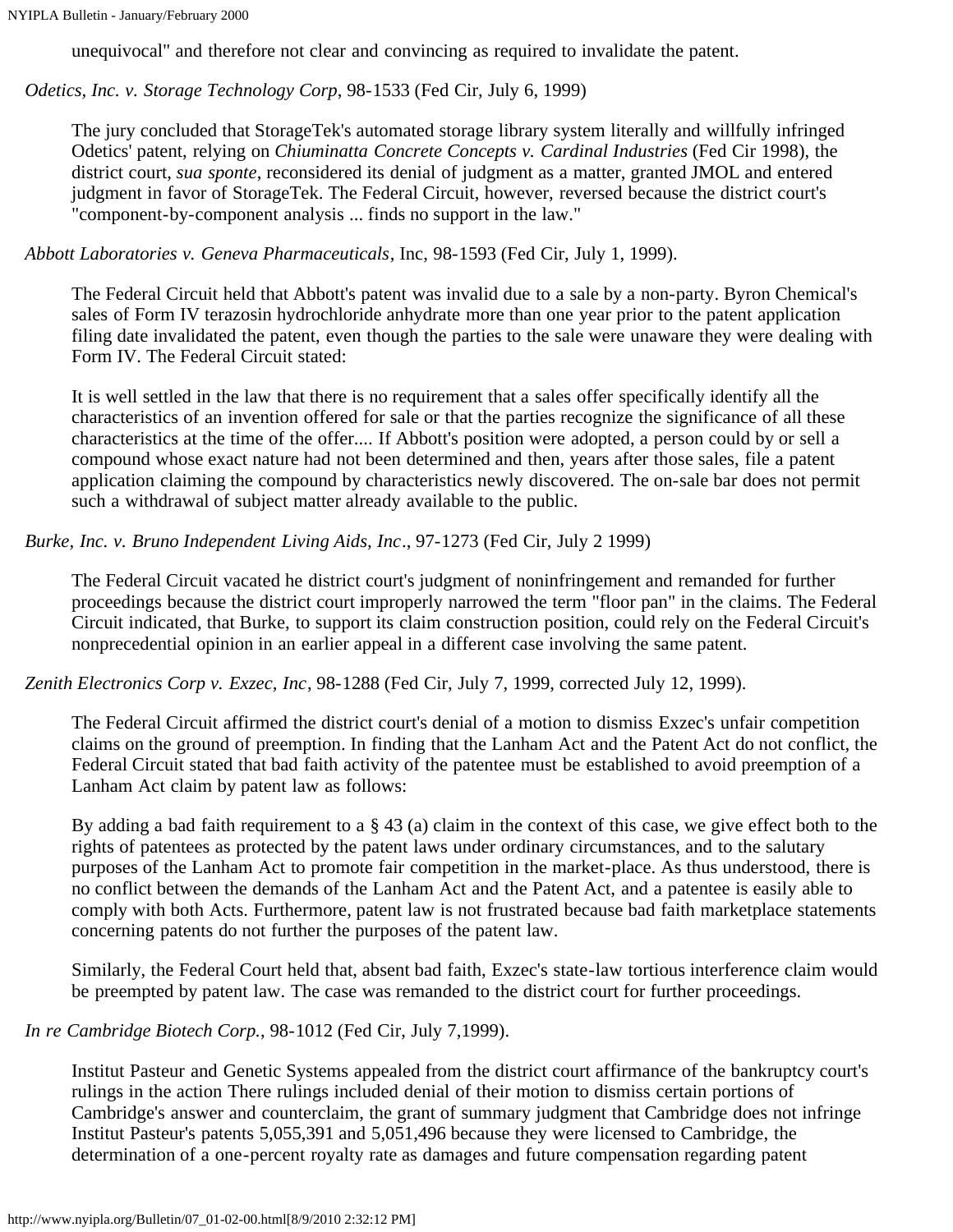5,217,861, and the informal order denying a request for jury trial.

The Federal Circuit first ruled that the bankruptcy court had properly deemed the action, based on claims for patent infringement, as a "core proceeding," and that as such the bankruptcy court could enter judgments and orders, instead of only making proposed findings of fact and conclusions of law. In addition, the bankruptcy court's core jurisdiction precluded a Seventh Amendment entitlement to a jury trial.

### *Smiths Industries Medical Systems, Inc v. Vital Signs, Inc*., 98-1106 (Fed Cir, July 14, 1999).

The Federal Circuit granted Smiths Industries' petition for rehearing for the limited purpose of revising the Court's earlier opinion in this case, which it withdrew and replaced by the present one. The Federal Circuit, reversed the district court's finding obviousness and concluded that the district court had "misapprehended the nature of the '941 invention's emergency breathing feature" and had improperly combined various references in its obviousness analysis. "[T]here is no basis for concluding that an invention would have been obvious solely because it is a combination of elements that were known in the art at the time of the invention." Finding error in the lower court's claim construction interpretation of "means for supplying gas" to require a means for supplying gas under pressure, the appellate court vacated the judgment of noninfringement and remanded for further proceedings.

### *Hockerson-Halberstadt, Inc v. Converse Inc*., 98-1501 (Fed Cir, July 20, 1999).

The Federal Circuit held that Hockerson had not impermissibly broadened the claims of the patent in suit during a reexamination proceeding and reversed the district court's invalidity determination. Hockerson had amended a claim to allow a midsole-and-support-band wall means starting from the lower rim instead of only a support band starting from the lower rim. That claim was also amended to require that the midsole be pyramid-shaped which was narrower than the original claim and as a result the re-examination claim did not encompass any subject matter beyond the original claim. According to the Federal Circuit: "Proper claim construction ... demands interpretation of the entire claim in context, not a single element in isolation."

### *Festo v. Shoketsu Kinzoku Kohyo Kabushiki Co.*, No. 95-1066 (Fed. Cir. Apr. 19, 1999)

This *Festo* decision followed a vacatur and remand by the Supreme Court of the Federal Circuit's 1995 decision in light of the intervening decision of *Warner-Jenkinson*. Upon reconsideration, the Federal Circuit reaffirmed the district court's grant of summary judgment of infringement under the doctrine of equivalents of the '401 patent, but vacated and remanded the jury verdict that the '125 was infringed under the doctrine of equivalents. The Federal Circuit found that new evidence of a potential estoppel applied to the '125 patent that warranted remand to the district court.

The issue in the '401 patent was whether the doctrine of equivalents could be applied to a claim directed, in relevant part, to "a pair of resilient sealing rings." The parties agreed that the accused device had a single two-way sealing ring that performed the same function as the claimed "pair of resilient sealing rings," in the same way, with the same result. The defendant argued that the doctrine of equivalents should not be applied because the "all-elements" rule barred application of the doctrine against a product that used a single two-way sealing ring when the claim element defined "a pair of resilient sealing rings." In addition, the defendant argued that the presumption of prosecution history estoppel created by *Warner-Jenkinson* barred reliance on the doctrine, because the "pair of resilient sealing rings" limitation had been added during a reexamination of the Carroll patent. The Federal Circuit has granted rehearing en banc.

### *Enzo Biochem, Inc v Calgene, Inc*, 98-1438 (Fed Cir, Sept 24 1999).

Enzo had brought sought alleging, *inter alia*, that Calgene's Flavr Savr tomato infringed certain claims of Enzo's patents. Calgene counterclaimed that the Enzo patents in suit and related patent 5,272,065 were invalid including for lack of enablement. In addressing the question of enablement of the Enzo patents, the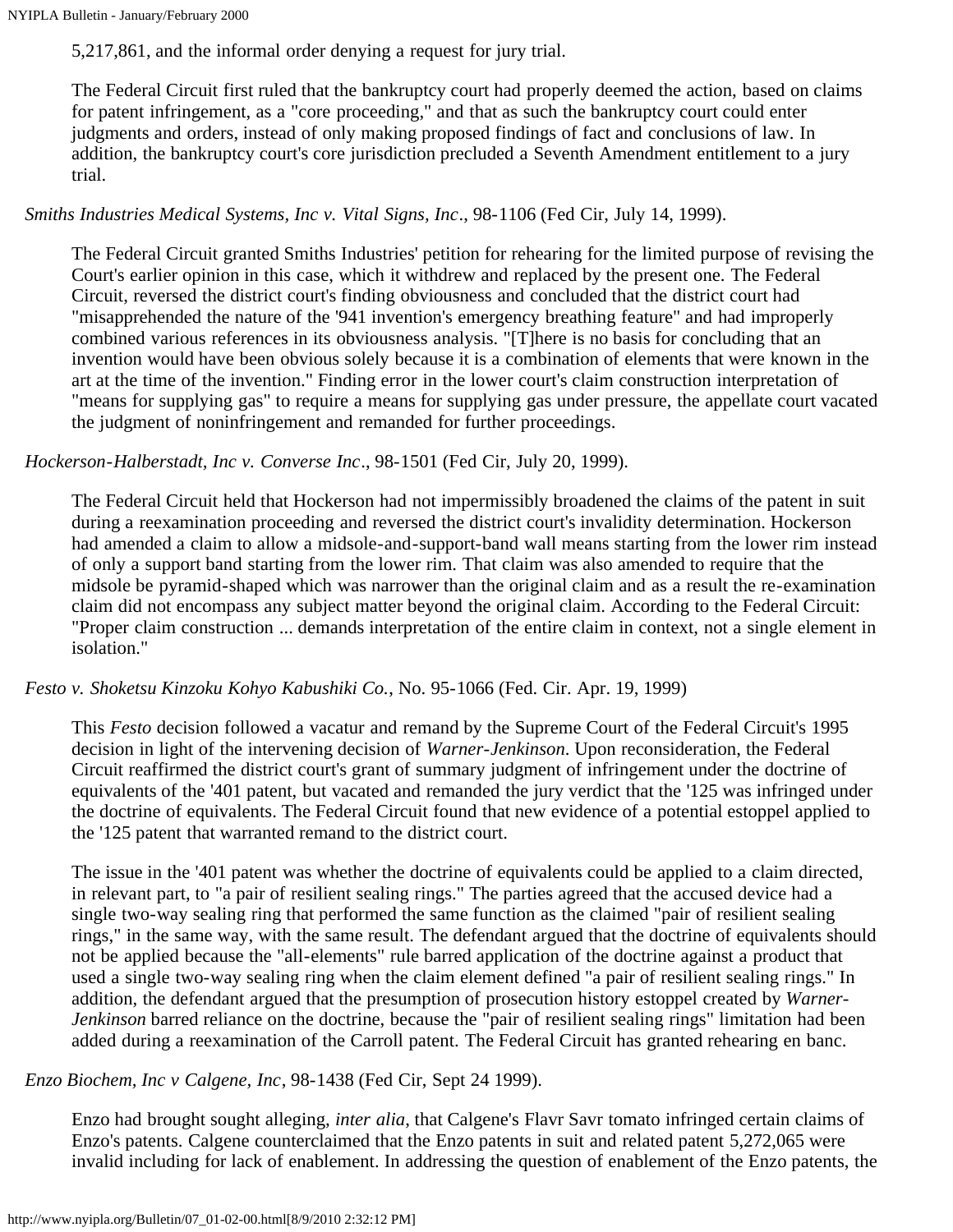Federal Circuit considered whether undue experimentation was required to practice the invention and whether Calgene had met its burden of proof of invalidity. The Federal circuit stated:

...we agree with Calgene that Inouye has provided only the mere 'germ of the idea! for exploiting antisense in eukaryotes.... What is glaringly 'missing' from the specifications is the disclosure of any direction or examples of how such an idea might be implemented in any cell other than E. coli. Inouye's disclosure of practicing antisense in E. coli does not suffice to enable the practice of antisense in all categories of living matter.

Accordingly, the Federal Circuit agreed that the claims in two of Enzo's patents were invalid as nonenabled. As to the third, the Federal circuit held that Calgene failed to carry its burden of proving nonenablement. On one remaining issue the Federal circuit held that the district court erred in deciding the issue of inequitable conduct before ruling on whether the case was exceptional.

#### *MEHL/Biophile Intl Corp v. Milgraum*, 99-1038 (Fed. Cir., Sept. 30, 1999).

The Federal Circuit affirmed summary judgment of invalidity on the ground of anticipation. The Court rejected the district court's conclusion that an instruction manual for a Spectrum RD- 1200 laser sold for use in removing tattoos anticipated the patent, because the manual did not have any teaching with respect to hair follicles, as specifically taught in the claim limitation. The Federal Circuit instead found anticipation by a 1987 Journal of Investigative Dermatology article in which research was focused "on the epilated backs of guinea pigs" by irradiation even though hair depilation was not mentioned as a goal. The Court stated "Where, as here, the result is a necessary consequence of what was deliberately intended, it is of no import that the article's authors did not appreciate the results."

*Ricoh Co. v. Nashua Corp*., No. 97-1344 (Fed. Cir. Feb. 18, 1999) (nonprecedential decision).

The Federal Circuit affirmed the district court's holding that Nashua's redesigned toner cartridge infringed Ricoh's patent. Ricoh claimed the its U.S. Patent No. 4,611,730 covered various Nashua toner cartridges. Nashua, after consulting a patent attorney, redesigned its toner cartridge in light of the patent and provided Ricoh with a prototype of the redesigned cartridge. Nashua subsequently sold the redesigned toner cartridge. Unbeknownst to Nashua, however, Ricoh had an application related to the '730 still pending and amended its claims broaden them to cover the Nashua redesign.

Nashua contended that it acquired intervening rights for the products it had developed because the later issued patent application, broadened the claims of the '730 patent more than two years after the issuance of the'730 patent. According to Nashua this amendment impermissibly circumventing the statutory mandates of a reissue proceeding. The Federal Circuit rejected this argument and recognized the practice of filing continuation applications to broaden claims to encompass a competitor's product. The Federal circuit also rejected Nashua's claim of intervening rights because the patent application in dispute had not issued and as result, Ricoh could not object to Nashua's design.

*Novo Nordisk v. Eli Lilly & Co.,* No. 98-1312 (Fed. Cir. Feb. 23, 1999) (nonprecedential decision)

The Federal Circuit affirmed denial of Novo Nordisk's ("Novo") motions for preliminary injunctions in two separate cases. The Federal Circuit agreed that while Novo's patents were entitled to a presumption of validity, the defendants had raised a substantial question as to the validity of the asserted claims, which Novo did not rebut. As a result, the Federal circuit held that Novo had not demonstrated a likelihood of success on the merits. According to the Federal Circuit, when a party opposing a motion for a preliminary injunction raises a substantial question concerning the validity of a patent, the moving party cannot rely solely on the presumption of validity but must respond by establishing that the defense lacks substantial merit.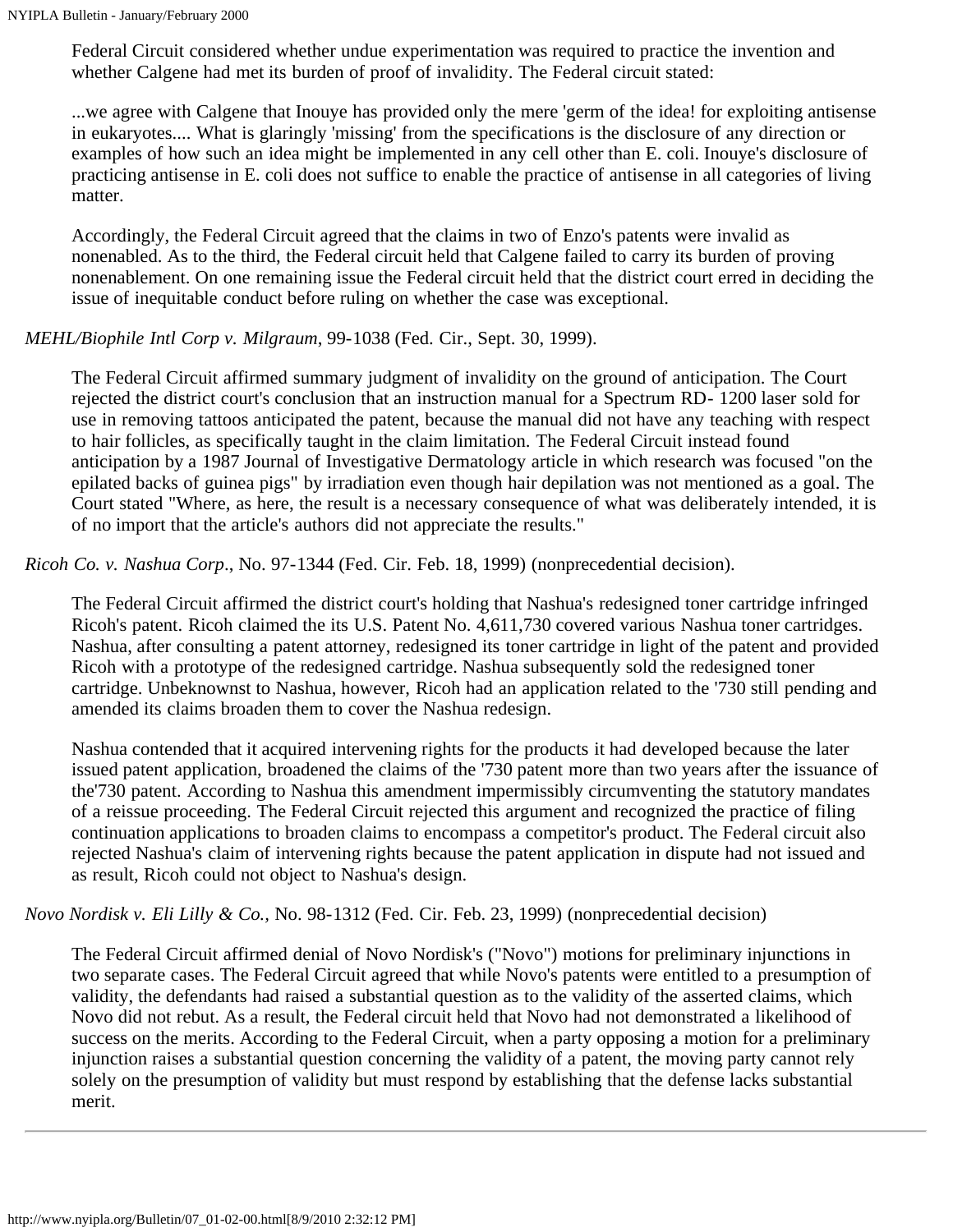# <span id="page-10-0"></span>**Announcing The Sixteenth Annual Joint Seminar Program**

## PATENT PRACTICE UPDATE

*Due to the continuing popularity of this Seminar on updates of patent practice,* The Connecticut Patent Law Association, The Philadelphia Intellectual Law Association, The New York Intellectual Property Law Association, and The New Jersey Intellectual Property Law Association *are pleased again to present*

*A One-Day Program Featuring Five Panels Of Experts Discussing recent developments in the Law which all patent practitioners will need to know.*

Our panels of experts will discuss recent developments In U.S. Patent Office Practice, Litigation, Pharmaceutical and Biotechnology Developments, International and Licensing, and Computers & Software.

**Connecticut Patent Law Association (Host Association)**

**Philadelphia Intellectual Property Law Association**

**New York Intellectual Property Law Association**

**New Jersey Intellectual Property Law Association**

*April 11, 2000*

### *Grand Hyatt Hotel*

*(at Grand Central Station)*

*9:15 a.m. to 5:00 p.m.*

### *\$150 Registration Fee (\$200 at the door)*

*(This fee includes a luncheon, bus transportation to Amtrak Station and all Seminar materials.)*

*A valuable reference text is provided to each attendee.* Also featuring guest speaker **Nicholas P. Godici**, U.S.P.T.O. Deputy Assistant Commissioner for Patent Process Services

ETHICS TOPICS have been added to each of the panels! Pennsylvania Attorneys EARN 6.0 CLE Credits New York State Attorneys EARN 8.0 CLE Credits\*

\*This Course satisfies 7.0 NYS Professional Practice CLE credits and 1.0 NYS Ethics CLE credit for Experienced and Newly Admitted Attorneys through the sponsorship of the NYIPLA, which has been approved as an Accredited Provider of NYS CLE by the NYS CLE Board.

**[Click Here for Printable Registration Form](http://www.nyipla.org/Bulletin/07_aprregis.html)**